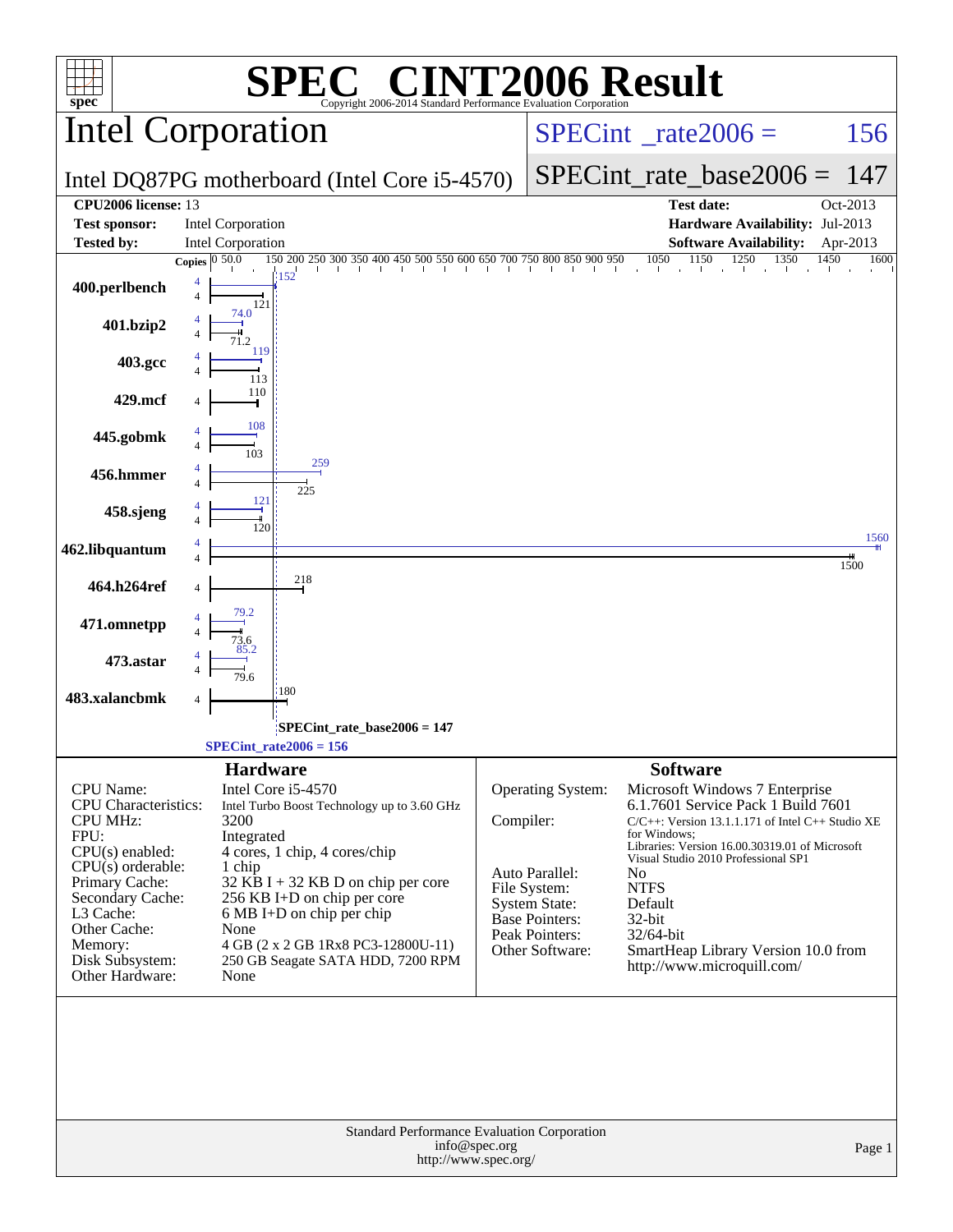

# Intel Corporation

### SPECint rate $2006 = 156$

Intel DQ87PG motherboard (Intel Core i5-4570)

[SPECint\\_rate\\_base2006 =](http://www.spec.org/auto/cpu2006/Docs/result-fields.html#SPECintratebase2006) 147

#### **[CPU2006 license:](http://www.spec.org/auto/cpu2006/Docs/result-fields.html#CPU2006license)** 13 **[Test date:](http://www.spec.org/auto/cpu2006/Docs/result-fields.html#Testdate)** Oct-2013

**[Test sponsor:](http://www.spec.org/auto/cpu2006/Docs/result-fields.html#Testsponsor)** Intel Corporation **[Hardware Availability:](http://www.spec.org/auto/cpu2006/Docs/result-fields.html#HardwareAvailability)** Jul-2013 **[Tested by:](http://www.spec.org/auto/cpu2006/Docs/result-fields.html#Testedby)** Intel Corporation **[Software Availability:](http://www.spec.org/auto/cpu2006/Docs/result-fields.html#SoftwareAvailability)** Apr-2013

### **[Results Table](http://www.spec.org/auto/cpu2006/Docs/result-fields.html#ResultsTable)**

|                    | <b>Base</b>   |                |            |                |       | <b>Peak</b>    |       |                |                |              |                |              |                |              |
|--------------------|---------------|----------------|------------|----------------|-------|----------------|-------|----------------|----------------|--------------|----------------|--------------|----------------|--------------|
| <b>Benchmark</b>   | <b>Copies</b> | <b>Seconds</b> | Ratio      | <b>Seconds</b> | Ratio | <b>Seconds</b> | Ratio | <b>Copies</b>  | <b>Seconds</b> | <b>Ratio</b> | <b>Seconds</b> | <b>Ratio</b> | <b>Seconds</b> | <b>Ratio</b> |
| 400.perlbench      |               | 322            | 121        | 322            | 121   | 317            | 123   |                | 258            | 152          | 258            | 152          | 257            | 152          |
| 401.bzip2          |               | 586            | 66.0       | 542            | 71.2  | 529            | 73.2  | 4              | 521            | 74.0         | 512            | 75.2         | 521            | 74.0         |
| $403.\mathrm{gcc}$ |               | 285            | <b>113</b> | 283            | 114   | 286            | 113   | 4              | 271            | <u>119</u>   | 270            | 119          | 272            | 118          |
| $429$ .mcf         |               | 332            | 110        | 337            | 108   | 327            | 112   | 4              | 332            | <b>110</b>   | 337            | 108          | 327            | 112          |
| 445.gobmk          |               | 409            | 103        | 407            | 103   | 408            | 103   | $\overline{4}$ | 389            | 108          | 389            | 108          | 389            | 108          |
| 456.hmmer          |               | 166            | 225        | 166            | 225   | 166            | 225   | 4              | 144            | 259          | 144            | 259          | 145            | 258          |
| $458$ .sjeng       |               | 402            | 120        | 415            | 116   | 402            | 120   | 4              | 397            | 122          | 403            | 120          | <u>399</u>     | <u>121</u>   |
| 462.libquantum     |               | 55.1           | 1500       | 54.9           | 1510  | 55.3           | 1500  | 4              | 52.8           | 1570         | 53.1           | 1560         | 53.0           | 1560         |
| 464.h264ref        |               | 406            | 218        | 410            | 216   | 406            | 218   | $\overline{4}$ | 406            | 218          | 410            | 216          | 406            | 218          |
| 471.omnetpp        |               | 360            | 69.6       | 340            | 73.6  | 340            | 73.6  | 4              | 314            | 79.6         | 315            | 79.2         | 315            | 79.2         |
| 473.astar          |               | 352            | 79.6       | 353            | 79.6  | 350            | 80.4  | $\overline{4}$ | 329            | 85.2         | 331            | 84.8         | 330            | 85.2         |
| 483.xalancbmk      |               | 153            | 180        | 154            | 180   | 154            | 179   | 4              | 153            | 180          | 154            | 180          | 154            | 179          |

Results appear in the [order in which they were run.](http://www.spec.org/auto/cpu2006/Docs/result-fields.html#RunOrder) Bold underlined text [indicates a median measurement.](http://www.spec.org/auto/cpu2006/Docs/result-fields.html#Median)

### **[Compiler Invocation Notes](http://www.spec.org/auto/cpu2006/Docs/result-fields.html#CompilerInvocationNotes)**

 To compile these binaries, the Intel Compiler 13.1 was set up to generate 32-bit binaries with the command: "ipsxe-comp-vars.bat ia32 vs2010" (shortcut provided in the Intel(r) Parallel Studio XE 2013 program folder)

### **[Submit Notes](http://www.spec.org/auto/cpu2006/Docs/result-fields.html#SubmitNotes)**

 Processes were bound to specific processors using the start command with the /affinity switch. The config file option 'submit' was used to generate the affinity mask for each process.

### **[Platform Notes](http://www.spec.org/auto/cpu2006/Docs/result-fields.html#PlatformNotes)**

 Sysinfo program C:\SPEC13.1/Docs/sysinfo \$Rev: 6775 \$ \$Date:: 2011-08-16 #\$ \8787f7622badcf24e01c368b1db4377c running on Clt7C05070FB2B7 Tue Oct 1 17:50:59 2013

 This section contains SUT (System Under Test) info as seen by some common utilities. To remove or add to this section, see: <http://www.spec.org/cpu2006/Docs/config.html#sysinfo>

 Trying 'systeminfo' OS Name : Microsoft Windows 7 Enterprise<br>OS Version : 6.1.7601 Service Pack 1 Build : 6.1.7601 Service Pack 1 Build 7601 System Manufacturer: INTEL\_ System Model : DQ87PG Processor(s) : 1 Processor(s) Installed. Continued on next page

> Standard Performance Evaluation Corporation [info@spec.org](mailto:info@spec.org) <http://www.spec.org/>

Page 2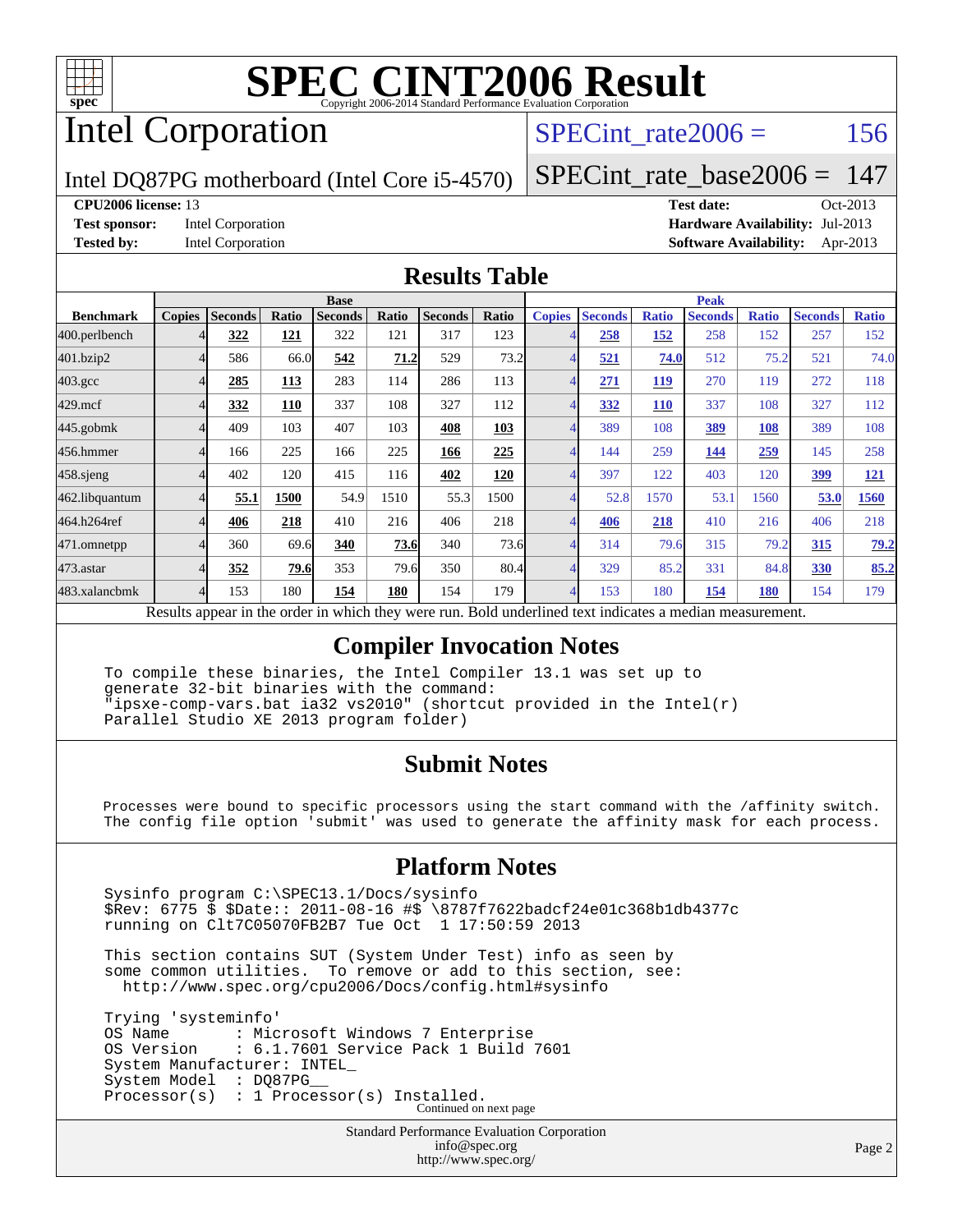

Intel Corporation

SPECint rate $2006 = 156$ 

Intel DQ87PG motherboard (Intel Core i5-4570)

**[Test sponsor:](http://www.spec.org/auto/cpu2006/Docs/result-fields.html#Testsponsor)** Intel Corporation **[Hardware Availability:](http://www.spec.org/auto/cpu2006/Docs/result-fields.html#HardwareAvailability)** Jul-2013 **[Tested by:](http://www.spec.org/auto/cpu2006/Docs/result-fields.html#Testedby)** Intel Corporation **[Software Availability:](http://www.spec.org/auto/cpu2006/Docs/result-fields.html#SoftwareAvailability)** Apr-2013

[SPECint\\_rate\\_base2006 =](http://www.spec.org/auto/cpu2006/Docs/result-fields.html#SPECintratebase2006) 147 **[CPU2006 license:](http://www.spec.org/auto/cpu2006/Docs/result-fields.html#CPU2006license)** 13 **[Test date:](http://www.spec.org/auto/cpu2006/Docs/result-fields.html#Testdate)** Oct-2013

**[Platform Notes \(Continued\)](http://www.spec.org/auto/cpu2006/Docs/result-fields.html#PlatformNotes)**

 [01]: Intel64 Family 6 Model 60 Stepping 3 GenuineIntel ~3201 Mhz BIOS Version : Intel(R) Corp. PGQ8710H.86A.0036.2013.0702.1908, 7/2/2013 Total Physical Memory: 3,749 MB

 Trying 'wmic cpu get /value' DeviceID L2CacheSize : 1024 L3CacheSize : 6144 MaxClockSpeed : 3201 Name : Intel(R) Core(TM) i5-4570 CPU @ 3.20GHz NumberOfCores : 4 NumberOfLogicalProcessors: 4

 (End of data from sysinfo program) BIOS: SATA mode set to RAID Windows Disk Driver: Intel Rapid Storage Technology 12.5.0.1066 Windows Chipset Driver: Intel Chipset Driver 9.4.0.1027

### **[Component Notes](http://www.spec.org/auto/cpu2006/Docs/result-fields.html#ComponentNotes)**

 Tested systems can be used with Shin-G ATX case, PC Power and Cooling 1200W power supply Micron MT8JTF25664AZ-1G6 Series Memory DIMMs

### **[General Notes](http://www.spec.org/auto/cpu2006/Docs/result-fields.html#GeneralNotes)**

 Binaries compiled on a system with 1x Intel Core i7-860 CPU + 8GB memory using Windows 7 Enterprise 64-bit

## **[Base Compiler Invocation](http://www.spec.org/auto/cpu2006/Docs/result-fields.html#BaseCompilerInvocation)**

[C benchmarks](http://www.spec.org/auto/cpu2006/Docs/result-fields.html#Cbenchmarks): [icl -Qvc10](http://www.spec.org/cpu2006/results/res2014q3/cpu2006-20140701-30210.flags.html#user_CCbase_intel_icc_vc10_9607f3ecbcdf68042245f068e51b40c1) [-Qstd=c99](http://www.spec.org/cpu2006/results/res2014q3/cpu2006-20140701-30210.flags.html#user_CCbase_intel_compiler_c99_mode_1a3d110e3041b3ad4466830521bdad2a)

[C++ benchmarks:](http://www.spec.org/auto/cpu2006/Docs/result-fields.html#CXXbenchmarks) [icl -Qvc10](http://www.spec.org/cpu2006/results/res2014q3/cpu2006-20140701-30210.flags.html#user_CXXbase_intel_icc_vc10_9607f3ecbcdf68042245f068e51b40c1)

### **[Base Portability Flags](http://www.spec.org/auto/cpu2006/Docs/result-fields.html#BasePortabilityFlags)**

 403.gcc: [-DSPEC\\_CPU\\_WIN32](http://www.spec.org/cpu2006/results/res2014q3/cpu2006-20140701-30210.flags.html#b403.gcc_baseCPORTABILITY_DSPEC_CPU_WIN32) 464.h264ref: [-DWIN32](http://www.spec.org/cpu2006/results/res2014q3/cpu2006-20140701-30210.flags.html#b464.h264ref_baseCPORTABILITY_DWIN32) [-DSPEC\\_CPU\\_NO\\_INTTYPES](http://www.spec.org/cpu2006/results/res2014q3/cpu2006-20140701-30210.flags.html#b464.h264ref_baseCPORTABILITY_DSPEC_CPU_NO_INTTYPES) 483.xalancbmk: [-Qoption,cpp,--no\\_wchar\\_t\\_keyword](http://www.spec.org/cpu2006/results/res2014q3/cpu2006-20140701-30210.flags.html#user_baseCXXPORTABILITY483_xalancbmk_f-no_wchar_t_keyword_ec0ad4495a16b4e858bfcb29d949d25d)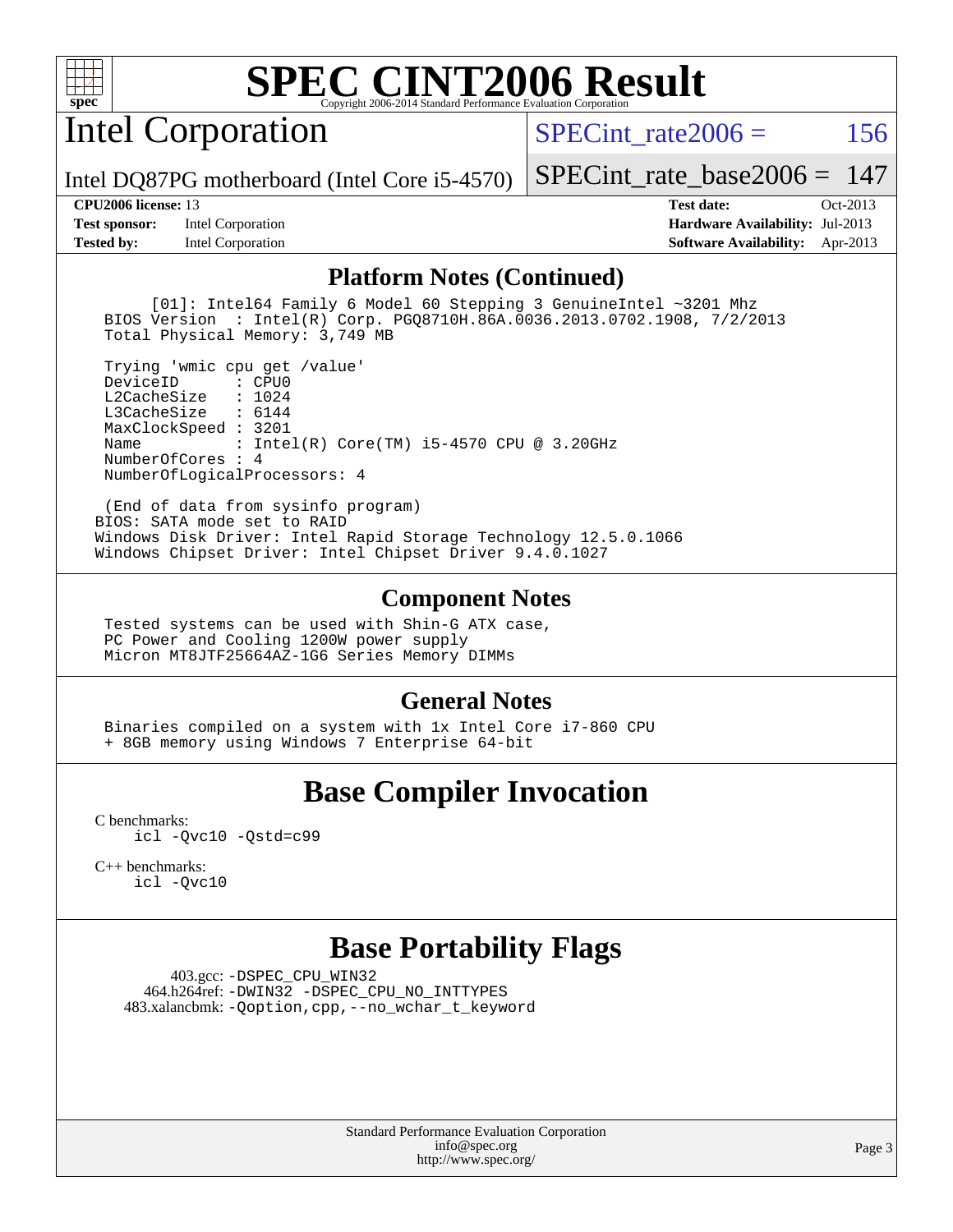

Intel Corporation

SPECint rate $2006 = 156$ 

Intel DQ87PG motherboard (Intel Core i5-4570)

**[Test sponsor:](http://www.spec.org/auto/cpu2006/Docs/result-fields.html#Testsponsor)** Intel Corporation **[Hardware Availability:](http://www.spec.org/auto/cpu2006/Docs/result-fields.html#HardwareAvailability)** Jul-2013 **[Tested by:](http://www.spec.org/auto/cpu2006/Docs/result-fields.html#Testedby)** Intel Corporation **[Software Availability:](http://www.spec.org/auto/cpu2006/Docs/result-fields.html#SoftwareAvailability)** Apr-2013

[SPECint\\_rate\\_base2006 =](http://www.spec.org/auto/cpu2006/Docs/result-fields.html#SPECintratebase2006) 147 **[CPU2006 license:](http://www.spec.org/auto/cpu2006/Docs/result-fields.html#CPU2006license)** 13 **[Test date:](http://www.spec.org/auto/cpu2006/Docs/result-fields.html#Testdate)** Oct-2013

## **[Base Optimization Flags](http://www.spec.org/auto/cpu2006/Docs/result-fields.html#BaseOptimizationFlags)**

[C benchmarks](http://www.spec.org/auto/cpu2006/Docs/result-fields.html#Cbenchmarks):

[-QxCORE-AVX2](http://www.spec.org/cpu2006/results/res2014q3/cpu2006-20140701-30210.flags.html#user_CCbase_f-QxAVX2_f98716b5f9e905f99c943c56f21bf430) [-Qipo](http://www.spec.org/cpu2006/results/res2014q3/cpu2006-20140701-30210.flags.html#user_CCbase_f-Qipo) [-O3](http://www.spec.org/cpu2006/results/res2014q3/cpu2006-20140701-30210.flags.html#user_CCbase_f-O3) [-Qprec-div-](http://www.spec.org/cpu2006/results/res2014q3/cpu2006-20140701-30210.flags.html#user_CCbase_f-Qprec-div-) [-Qopt-prefetch](http://www.spec.org/cpu2006/results/res2014q3/cpu2006-20140701-30210.flags.html#user_CCbase_f-Qprefetch_37c211608666b9dff9380561f602f0a8) [/F512000000](http://www.spec.org/cpu2006/results/res2014q3/cpu2006-20140701-30210.flags.html#user_CCbase_set_stack_space_98438a10eb60aa5f35f4c79d9b9b27b1)

[C++ benchmarks:](http://www.spec.org/auto/cpu2006/Docs/result-fields.html#CXXbenchmarks) [-QxCORE-AVX2](http://www.spec.org/cpu2006/results/res2014q3/cpu2006-20140701-30210.flags.html#user_CXXbase_f-QxAVX2_f98716b5f9e905f99c943c56f21bf430) [-Qipo](http://www.spec.org/cpu2006/results/res2014q3/cpu2006-20140701-30210.flags.html#user_CXXbase_f-Qipo) [-O3](http://www.spec.org/cpu2006/results/res2014q3/cpu2006-20140701-30210.flags.html#user_CXXbase_f-O3) [-Qprec-div-](http://www.spec.org/cpu2006/results/res2014q3/cpu2006-20140701-30210.flags.html#user_CXXbase_f-Qprec-div-) [-Qopt-prefetch](http://www.spec.org/cpu2006/results/res2014q3/cpu2006-20140701-30210.flags.html#user_CXXbase_f-Qprefetch_37c211608666b9dff9380561f602f0a8) [-Qcxx-features](http://www.spec.org/cpu2006/results/res2014q3/cpu2006-20140701-30210.flags.html#user_CXXbase_f-Qcxx_features_dbf36c8a6dba956e22f1645e4dcd4d98) [/F512000000](http://www.spec.org/cpu2006/results/res2014q3/cpu2006-20140701-30210.flags.html#user_CXXbase_set_stack_space_98438a10eb60aa5f35f4c79d9b9b27b1) [shlW32M.lib](http://www.spec.org/cpu2006/results/res2014q3/cpu2006-20140701-30210.flags.html#user_CXXbase_SmartHeap32_d106338dfda1a055705c9b519e07f096) [-link /FORCE:MULTIPLE](http://www.spec.org/cpu2006/results/res2014q3/cpu2006-20140701-30210.flags.html#user_CXXbase_link_force_multiple2_070fe330869edf77077b841074b8b0b6)

## **[Base Other Flags](http://www.spec.org/auto/cpu2006/Docs/result-fields.html#BaseOtherFlags)**

[C benchmarks](http://www.spec.org/auto/cpu2006/Docs/result-fields.html#Cbenchmarks):

403.gcc: [-Dalloca=\\_alloca](http://www.spec.org/cpu2006/results/res2014q3/cpu2006-20140701-30210.flags.html#b403.gcc_baseEXTRA_CFLAGS_Dalloca_be3056838c12de2578596ca5467af7f3)

# **[Peak Compiler Invocation](http://www.spec.org/auto/cpu2006/Docs/result-fields.html#PeakCompilerInvocation)**

[C benchmarks \(except as noted below\)](http://www.spec.org/auto/cpu2006/Docs/result-fields.html#Cbenchmarksexceptasnotedbelow):

[icl -Qvc10](http://www.spec.org/cpu2006/results/res2014q3/cpu2006-20140701-30210.flags.html#user_CCpeak_intel_icc_vc10_9607f3ecbcdf68042245f068e51b40c1) [-Qstd=c99](http://www.spec.org/cpu2006/results/res2014q3/cpu2006-20140701-30210.flags.html#user_CCpeak_intel_compiler_c99_mode_1a3d110e3041b3ad4466830521bdad2a)

456.hmmer: [C:\Program Files \(x86\)\Intel\Composer XE 2013.171/bin/intel64/icl.exe](http://www.spec.org/cpu2006/results/res2014q3/cpu2006-20140701-30210.flags.html#user_peakCCLD456_hmmer_intel_icc_64bit_a47adb23ffeeb40a4c72a454746f326c)

458.sjeng: [C:\Program Files \(x86\)\Intel\Composer XE 2013.171/bin/intel64/icl.exe](http://www.spec.org/cpu2006/results/res2014q3/cpu2006-20140701-30210.flags.html#user_peakCCLD458_sjeng_intel_icc_64bit_a47adb23ffeeb40a4c72a454746f326c)

 462.libquantum: [C:\Program Files \(x86\)\Intel\Composer XE 2013.171/bin/intel64/icl.exe](http://www.spec.org/cpu2006/results/res2014q3/cpu2006-20140701-30210.flags.html#user_peakCCLD462_libquantum_intel_icc_64bit_a47adb23ffeeb40a4c72a454746f326c)  $-Ostd=c99$ 

[C++ benchmarks \(except as noted below\):](http://www.spec.org/auto/cpu2006/Docs/result-fields.html#CXXbenchmarksexceptasnotedbelow) [icl -Qvc10](http://www.spec.org/cpu2006/results/res2014q3/cpu2006-20140701-30210.flags.html#user_CXXpeak_intel_icc_vc10_9607f3ecbcdf68042245f068e51b40c1)

473.astar: [C:\Program Files \(x86\)\Intel\Composer XE 2013.171/bin/intel64/icl.exe](http://www.spec.org/cpu2006/results/res2014q3/cpu2006-20140701-30210.flags.html#user_peakCXXLD473_astar_intel_icc_64bit_a47adb23ffeeb40a4c72a454746f326c)

## **[Peak Portability Flags](http://www.spec.org/auto/cpu2006/Docs/result-fields.html#PeakPortabilityFlags)**

 403.gcc: [-DSPEC\\_CPU\\_WIN32](http://www.spec.org/cpu2006/results/res2014q3/cpu2006-20140701-30210.flags.html#b403.gcc_peakCPORTABILITY_DSPEC_CPU_WIN32) 456.hmmer: [-DSPEC\\_CPU\\_P64](http://www.spec.org/cpu2006/results/res2014q3/cpu2006-20140701-30210.flags.html#suite_peakPORTABILITY456_hmmer_DSPEC_CPU_P64) 458.sjeng: [-DSPEC\\_CPU\\_P64](http://www.spec.org/cpu2006/results/res2014q3/cpu2006-20140701-30210.flags.html#suite_peakPORTABILITY458_sjeng_DSPEC_CPU_P64) 462.libquantum: [-DSPEC\\_CPU\\_P64](http://www.spec.org/cpu2006/results/res2014q3/cpu2006-20140701-30210.flags.html#suite_peakPORTABILITY462_libquantum_DSPEC_CPU_P64) 464.h264ref: [-DWIN32](http://www.spec.org/cpu2006/results/res2014q3/cpu2006-20140701-30210.flags.html#b464.h264ref_peakCPORTABILITY_DWIN32) [-DSPEC\\_CPU\\_NO\\_INTTYPES](http://www.spec.org/cpu2006/results/res2014q3/cpu2006-20140701-30210.flags.html#b464.h264ref_peakCPORTABILITY_DSPEC_CPU_NO_INTTYPES) 473.astar: [-DSPEC\\_CPU\\_P64](http://www.spec.org/cpu2006/results/res2014q3/cpu2006-20140701-30210.flags.html#suite_peakPORTABILITY473_astar_DSPEC_CPU_P64) 483.xalancbmk: [-Qoption,cpp,--no\\_wchar\\_t\\_keyword](http://www.spec.org/cpu2006/results/res2014q3/cpu2006-20140701-30210.flags.html#user_peakCXXPORTABILITY483_xalancbmk_f-no_wchar_t_keyword_ec0ad4495a16b4e858bfcb29d949d25d)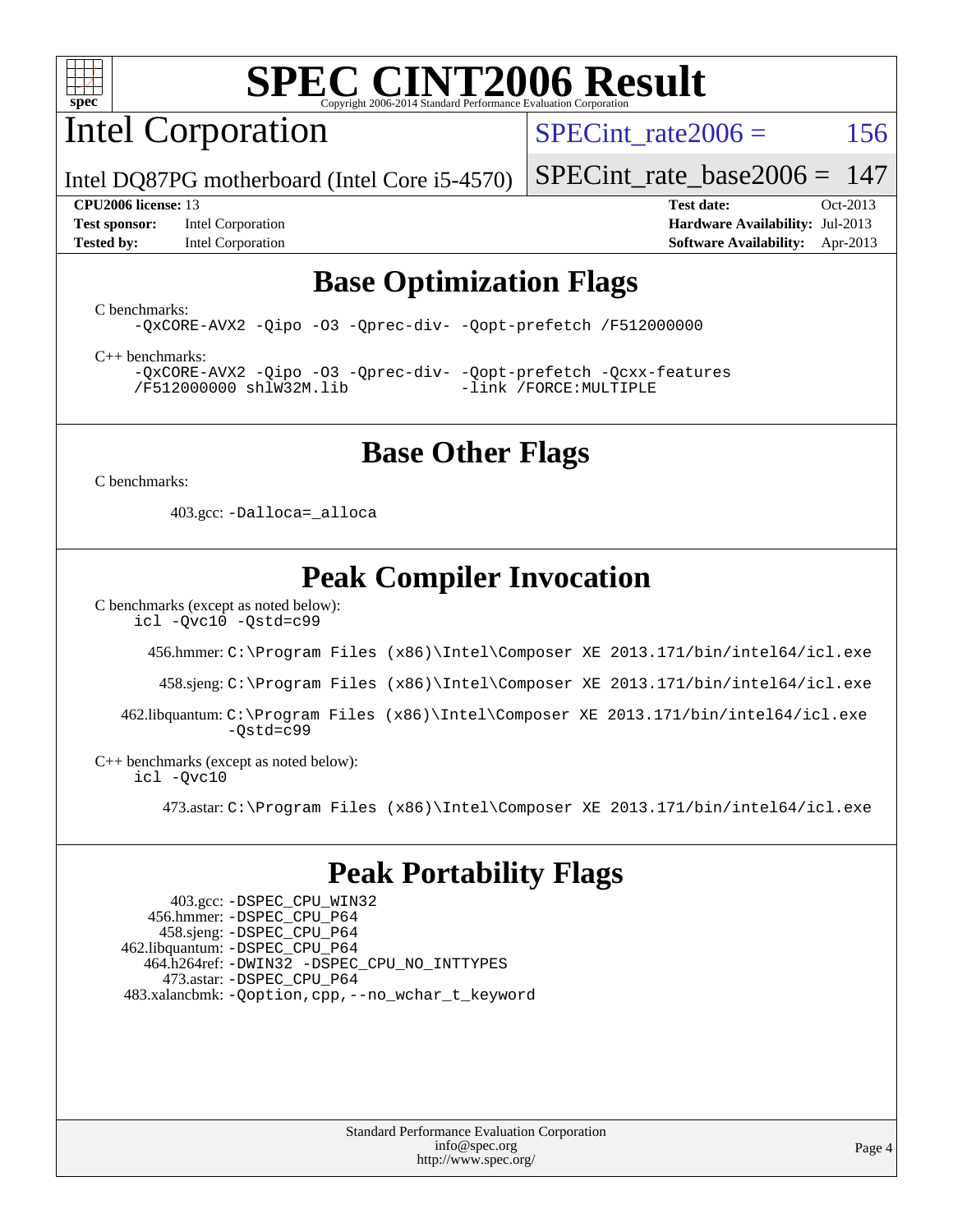

Intel Corporation

 $SPECTnt_rate2006 = 156$ 

Intel DQ87PG motherboard (Intel Core i5-4570)

| <b>Test sponsor:</b> | Intel Corporation |
|----------------------|-------------------|
| <b>Tested by:</b>    | Intel Corporation |

[SPECint\\_rate\\_base2006 =](http://www.spec.org/auto/cpu2006/Docs/result-fields.html#SPECintratebase2006) 147 **[CPU2006 license:](http://www.spec.org/auto/cpu2006/Docs/result-fields.html#CPU2006license)** 13 **[Test date:](http://www.spec.org/auto/cpu2006/Docs/result-fields.html#Testdate)** Oct-2013 **[Hardware Availability:](http://www.spec.org/auto/cpu2006/Docs/result-fields.html#HardwareAvailability)** Jul-2013

**[Software Availability:](http://www.spec.org/auto/cpu2006/Docs/result-fields.html#SoftwareAvailability)** Apr-2013

# **[Peak Optimization Flags](http://www.spec.org/auto/cpu2006/Docs/result-fields.html#PeakOptimizationFlags)**

#### [C benchmarks](http://www.spec.org/auto/cpu2006/Docs/result-fields.html#Cbenchmarks):

|                                 | 400.perlbench: -QxCORE-AVX2(pass 2) -Qprof_gen(pass 1) -Qprof_use(pass 2)<br>-Qipo -03 -Qprec-div- -Qansi-alias -Qopt-prefetch<br>/F512000000 shlW32M.lib<br>-link /FORCE: MULTIPLE               |
|---------------------------------|---------------------------------------------------------------------------------------------------------------------------------------------------------------------------------------------------|
|                                 | 401.bzip2: -QxCORE-AVX2(pass 2) -Qprof_gen(pass 1) -Qprof_use(pass 2)<br>-Qipo -03 -Qprec-div- -Qopt-prefetch -Qansi-alias<br>/F512000000                                                         |
|                                 | 403.gcc: -QxCORE-AVX2(pass 2) -Qprof_gen(pass 1) -Qprof_use(pass 2)<br>-Qipo -03 -Qprec-div- -Qopt-prefetch /F512000000                                                                           |
|                                 | 429.mcf: basepeak = $yes$                                                                                                                                                                         |
|                                 | 445.gobmk: -QxCORE-AVX2(pass 2) -Qprof_gen(pass 1) -Qprof_use(pass 2)<br>-Qipo -02 -Qprec-div- -Qansi-alias /F512000000                                                                           |
|                                 | 456.hmmer: - Qauto-ilp32 - QxCORE-AVX2(pass 2) - Qprof_gen(pass 1)<br>-Oprof_use(pass 2) -Qipo -03 -Oprec-div- -Qopt-prefetch<br>/F512000000                                                      |
|                                 | 458.sjeng: -Qauto-ilp32 -QxCORE-AVX2(pass 2) -Qprof_gen(pass 1)<br>-Oprof_use(pass 2) -Qipo -03 -Oprec-div- -Qunroll4<br>/F512000000                                                              |
|                                 | 462.libquantum: -Qauto-ilp32 -QxCORE-AVX2 -Qipo -03 -Qprec-div-<br>-Qopt-prefetch /F512000000                                                                                                     |
|                                 | $464.h264 \text{ref}$ : basepeak = yes                                                                                                                                                            |
| C++ benchmarks:                 |                                                                                                                                                                                                   |
|                                 | 471.omnetpp: -QxCORE-AVX2(pass 2) -Qprof_gen(pass 1) -Qprof_use(pass 2)<br>-Qipo -03 -Qprec-div- -Qansi-alias<br>-Qopt-ra-region-strategy=block /F512000000 shlW32M.lib<br>-link /FORCE: MULTIPLE |
|                                 | 473.astar: -Qauto-ilp32 -QxCORE-AVX2 -Qipo -03 -Qprec-div-<br>-Qopt-prefetch /F512000000 shlW64M.lib<br>-link /FORCE:MULTIPLE                                                                     |
| $483.xalanchmk: basepeak = yes$ |                                                                                                                                                                                                   |
| C benchmarks:                   | <b>Peak Other Flags</b>                                                                                                                                                                           |
|                                 | Continued on next page                                                                                                                                                                            |